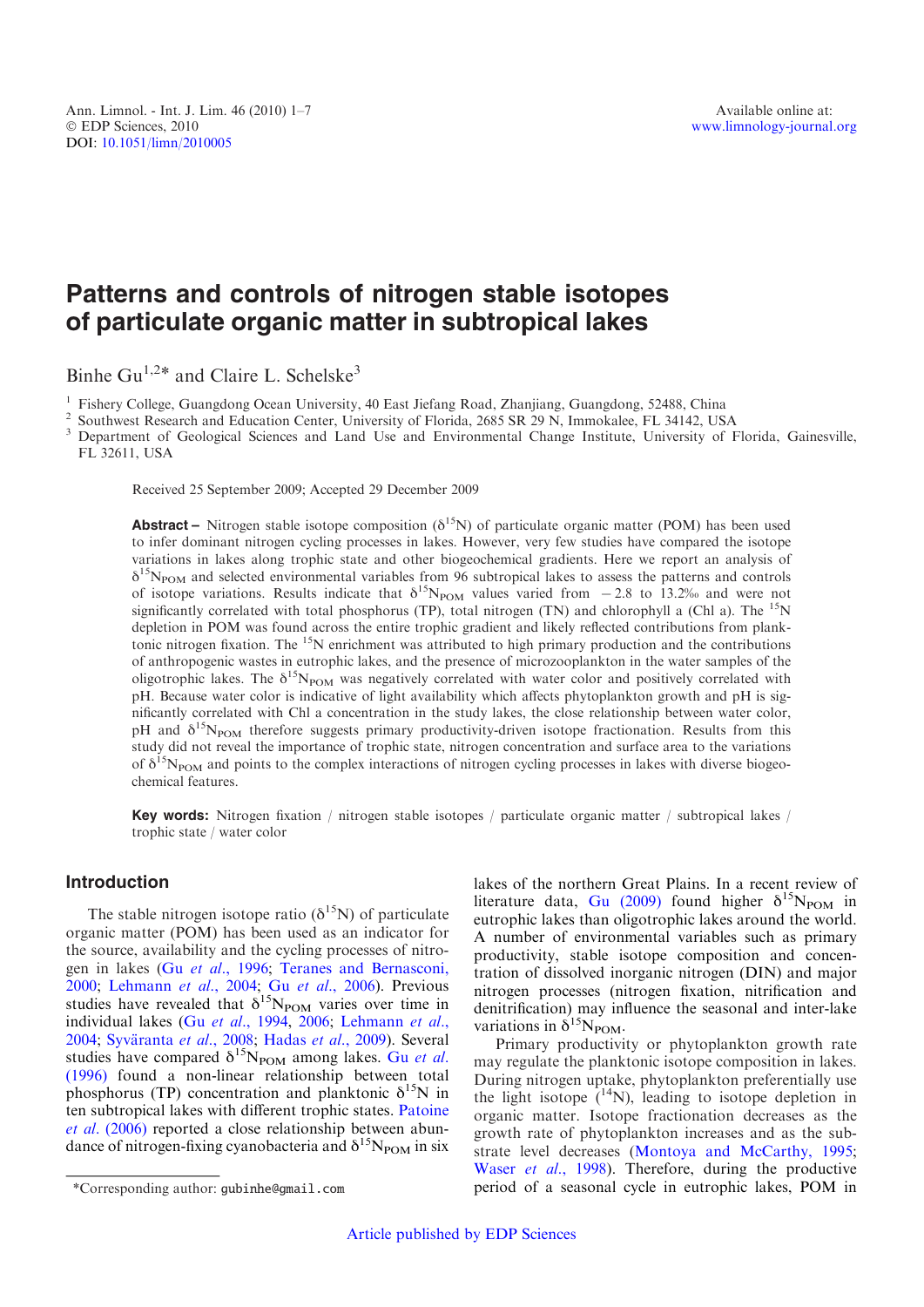|                    | Area            | pH      | Alkalinity        | Conductivity             | TP                | TN          | TN:TP     | Chl a                   | Color      | $\delta^{15}N_{\text{POM}}$ |
|--------------------|-----------------|---------|-------------------|--------------------------|-------------------|-------------|-----------|-------------------------|------------|-----------------------------|
|                    |                 |         | CaCO <sub>3</sub> |                          |                   |             | Molar     |                         |            |                             |
| <b>Statistics</b>  | km <sup>2</sup> | SU      | $mg.L^{-1}$       | $\mu$ s.cm <sup>-1</sup> | $\mu$ g. $L^{-1}$ | $mg.L^{-1}$ | ratio     | $\mu$ g.L <sup>-1</sup> | <b>PCU</b> | $\%$                        |
| Mean               | 50              | 6.73    | 25                | 140                      | 37                | 1.03        | 192       | 13.3                    | 71         | 3.2                         |
| Median             | 1.13            | 6.77    | 12                | 121                      | 18                | 0.88        | 117       | 5.5                     | 39         | 2.6                         |
| Standard deviation | 285             | 1.06    | 31                | 98                       | 53                | 0.71        | 1050      | 17.4                    | 83         | 2.9                         |
| Sample variance    | 80 976          | 1.12    | 992               | 9511                     | 2856              | 0.50        | 1 101 837 | 302.9                   | 6881       | 8.4                         |
| Kurtosis           | 44              | $-0.38$ |                   | 4                        | 13                | 19.04       | 46        | 4.1                     | 9          | 2.3                         |
| <b>Skewness</b>    | $\mathcal{L}$   | $-0.23$ | $\bigcirc$        |                          |                   | 3.77        |           | 2.1                     | 3          | 1.2                         |
| Range              | 1890            | 4.80    | 149               | 595                      | 346               | 4.94        | 8313      | 76.2                    | 499        | 16.0                        |
| Minimum            | 0.04            | 4.27    | $\theta$          |                          |                   | 0.28        |           | 0.8                     | 0.01       | $-2.8$                      |
| Maximum            | 1891            | 9.07    | 149               | 595                      | 346               | 5.23        | 5327      | 77                      | 499        | 13.2                        |

<span id="page-1-0"></span>Table 1. Descriptive statistics of nitrogen stable isotope ratios of POM and selected environmental variables in 96 Florida lakes. Data for surface area (Area) are available for only 44 lakes.

the surface waters is often enriched seasonally with  $15N$  to a greater extent than that during an unproductive period or to that in oligotrophic lakes. Environmental variables such as water temperature, light regime and water color which influence phytoplankton growth often display a close relationship with  $\delta^{15}N_{\text{POM}}$  ([Gu, 2009\)](#page-6-0).

Nitrogen transformation processes also play important roles in regulating  $\delta^{15}N_{\text{POM}}$ . For example, during nitrification, nitrifying bacteria convert isotopically light ammonium to nitrite and nitrate in oxygenated waters while denitrification reduces isotopically light nitrate to various forms of nitrogen gas. These processes often involve large isotope fractionation ([Owens, 1987](#page-6-0)). The use of the remaining substrates or the resulting products may dramatically affect phytoplankton isotope composition (Syväranta et al., 2008; [Hadas](#page-6-0) et al., 2009).

Unlike the uptake of dissolved combined nitrogen such as ammonium and nitrate, nitrogen fixation does not result in large isotope fractionation ([Hoering and Ford,](#page-6-0) [1960](#page-6-0); [Delwiche and Steyn, 1970](#page-5-0)). Because atmospheric  $N_2$ , the source of nitrogen used for nitrogen fixation, is also the standard used to calculate  $\delta^{15}N$   $[\delta^{15}N (%)]$  $({}^{15}N/{}^{14}N_{sample}/{}^{15}N/{}^{14}N_{standard} - 1) \times 1000$ ], by definition, nitrogen fixers possess  $\delta^{15}$ N values close to zero, which is often depleted compared to those of phytoplankton that use DIN as nutrients. Previous studies have shown that low  $\delta^{15}N_{\text{POM}}$  is often associated with the occurrence of nitrogen-fixing cyanobacterial blooms in the surface waters of lakes ([Estep and Vigg, 1985](#page-5-0); [Gu](#page-6-0) et al.[, 2006;](#page-6-0) [Patoine](#page-6-0) et al., 2006).

This study addressed the variation in  $\delta^{15}N_{\text{POM}}$  from 96 Florida lakes with a wide range in surface area, water color and biogeochemical gradients. The main purposes of this study were to (1) examine the distribution patterns of  $\delta^{15}N_{\text{POM}}$  and (2) test if  $\delta^{15}N_{\text{POM}}$  can be used as a reliable proxy of lake trophic state.

#### Materials and methods

All study lakes are located in Florida, USA between the latitudes of  $26^{\circ}31'N$  and  $30^{\circ}15'N$ . Water samples from 89 study lakes were collected once by Florida LAKEWATCH personnel in 1994 and 1995. These samples were taken at 0.5 m below the water surface from three lake stations, but only one of these water samples was used to determine  $\delta^{15}N_{\text{POM}}$ . Stable isotope and ancillary data for additional seven Florida lakes were ob-tained from the literature (Gu et al.[, 1996](#page-6-0), [2006;](#page-6-0) [Hoyer](#page-6-0) et al.[, 1998](#page-6-0); [Havens](#page-6-0) et al., 2003). pH and conductivity were recorded using a Hydrolab in the field and other water quality variables were analyzed in the laboratory following standard protocols ([APHA, 1998\)](#page-5-0).

For stable isotope analysis, 500 to 1000 mL of lake water was filtered onto precombusted  $(500 °C)$  Whatman glass fiber filters (pore size  $=1 \mu m$ ) that were then dried at  $60^{\circ}$ C in an oven. Large debris and zooplankton were removed with a forceps. Organic matter was scraped off the filters and loaded into tin capsules and analyzed for  $15N/14N$  ratio using a VG PRISM II series mass spectrometer. All isotope values are reported relative to atmospheric  $N_2$ . Analytical error was typically within 0.2‰.

Difference between two sample means and correlation between a dependent and an independent variable were examined using SPSS software (Version 10). Mann-Whitney test was used for two sample comparison and Spearman's Rho test was used for correlation analysis. Statistics were considered significant at  $p < 0.05$ .

#### **Results**

Nitrogen stable isotopes of POM and the other variables in the study lakes display large variations (Table 1). Surface area data were available for 44 lakes and varied from well less than 1 to nearly 2000  $\text{km}^2$ . pH varied from 4.27 to 9.07 with an average of 6.73. Lake color varied from 0.01 to 499 PCU, representing lakes with clear or highly stained water. TP, total nitrogen (TN) and chlorophyll a (Chl a) concentrations also varied widely, representing trophic states ranging from oligotrophic to eutrophic. Molar TN:TP ratio spanned three orders of magnitude with a mean of 192. Trophic state indicators (TP, TN and Chl a) are significantly correlated with pH which is negatively correlated with water color ([Table 2\)](#page-2-0).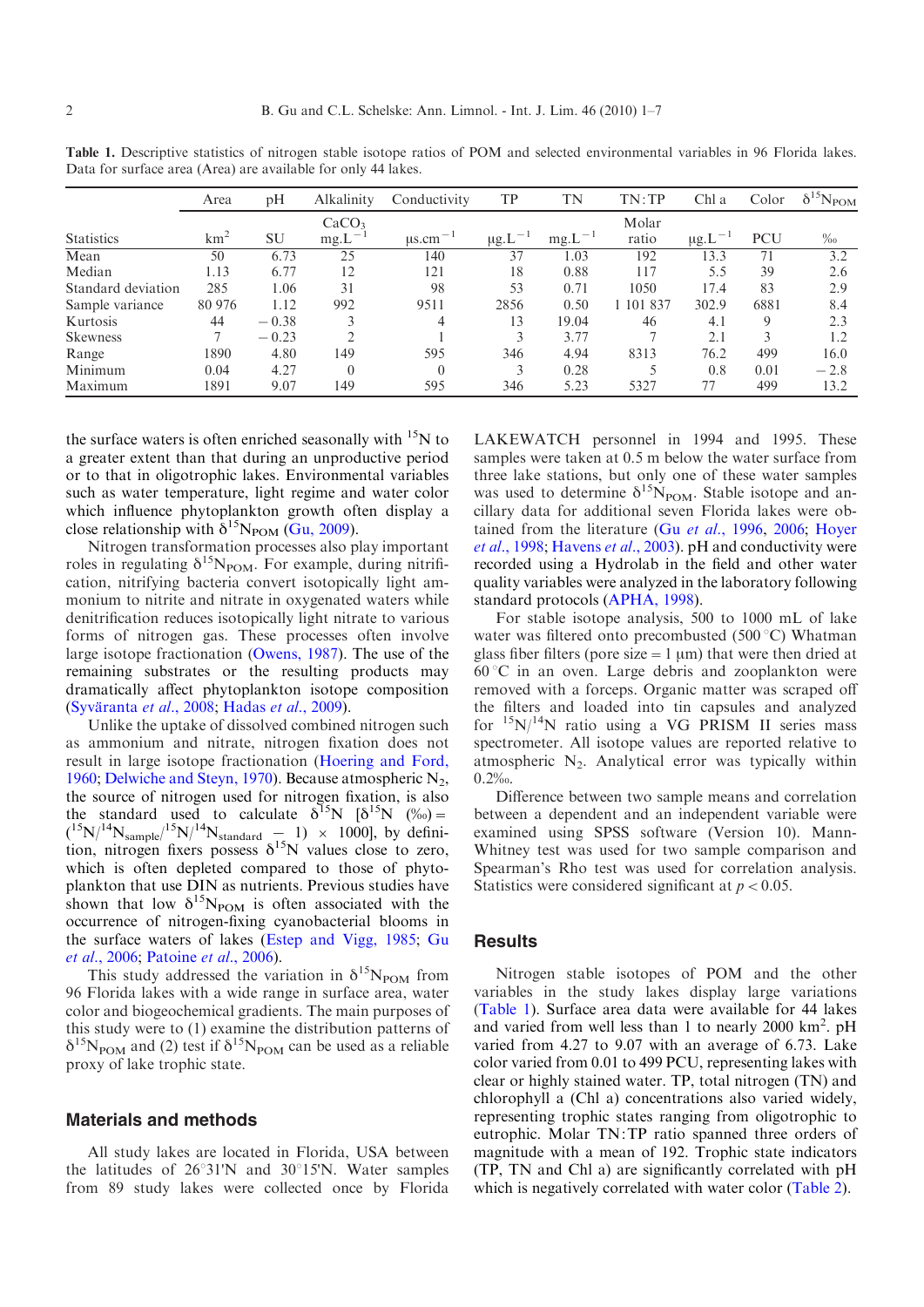| Variable      | pH      | Alkalinity | Conductivity | TP      | TN      | Color   | Chl a   |
|---------------|---------|------------|--------------|---------|---------|---------|---------|
| Alkalinity    | 0.72    |            |              |         |         |         |         |
| Conductivity  | 0.70    | 0.78       |              |         |         |         |         |
| <b>TP</b>     | 0.21    | 0.15       | 0.03         |         |         |         |         |
| <b>TN</b>     | 0.27    | 0.30       | 0.19         | 0.45    |         |         |         |
| Color         | $-0.38$ | $-0.24$    | $-0.31$      | 0.10    | 0.04    |         |         |
| Chl a         | 0.48    | 0.33       | 0.17         | 0.37    | 0.46    | $-0.13$ |         |
| $TN:TP$ ratio | $-0.20$ | $-0.13$    | $-0.18$      | $-0.16$ | $-0.02$ | 0.12    | $-0.13$ |

<span id="page-2-0"></span>**Table 2.** Correlation matrix of selected environmental variables from 96 Florida lakes.  $p < 0.05$  at  $r \ge \pm 0.20$ .

Table 3. Average (standard deviation) of selected environmental variables grouped by  $\delta^{15}N_{\text{POM}}$  in the study lakes. Same variable with different letters indicates significant difference (Mann-Whitney test,  $p < 0.05$ ).

|                          | $\delta^{15}N$ (%o) |                  |                  |  |  |  |
|--------------------------|---------------------|------------------|------------------|--|--|--|
| Variables                | < 2.0               | $> 2.0 \le 4.0$  | > 4.0            |  |  |  |
| $\delta^{15}N_{\rm POM}$ | $0.7(1.1)^a$        | $2.9(0.6)^{b}$   | $6.2 (2.6)^c$    |  |  |  |
| pH                       | $6.5 (1.1)^a$       | 6.8 $(1.1)^{ab}$ | 7.1 $(0.8)^{bc}$ |  |  |  |
| Alkalinity               | $27(37)^{a}$        | $25(33)^{a}$     | $24 (21)^a$      |  |  |  |
| Conductivity             | $120 (77)^a$        | 139 $(82)^{ab}$  | 169 $(81)^{bc}$  |  |  |  |
| Color                    | 94 $(104)^a$        | 71 $(78)^{ab}$   | 41 $(35)^{bc}$   |  |  |  |
| TP                       | $34(35)^{a}$        | 46 $(78)^a$      | $33(43)^a$       |  |  |  |
| TN                       | $1.0~(0.4)^a$       | $1.1(0.8)^a$     | $1.1 (0.9)^a$    |  |  |  |
| Chl a                    | $13(17)^a$          | $14(20)^a$       | $13(16)^a$       |  |  |  |
| Count                    | 38                  | 28               | 30               |  |  |  |

 $\delta^{15}N_{\text{POM}}$  varied from  $-2.8$  to 13.2‰ among lakes ([Table 1](#page-1-0)). There are some distinct differences in the environmental variables when lakes were divided into three groups based on  $\delta^{15}N_{\text{POM}}$  (Table 3). Depleted values  $(\leq 2\%)$  were typically found in acidic and highly colored lakes. By contrast, the enriched values ( $\geq 4\%$ ) were associated with lakes characterized by alkaline water and low color content. The environmental variables in lakes with the intermediate  $\delta^{15}N_{\text{POM}}$  were usually not different from the lakes with depleted and enriched  $\delta^{15}N_{\text{POM}}$ . There were no differences in the three trophic state indices (TP, TN and Chl a) among the three  $\delta^{15}N_{\text{POM}}$  groups. Relationships between pH, conductivity, water color and  $\delta^{15}N_{\text{POM}}$  were significant although all correlation coefficients were low ([Figs. 1A](#page-3-0) to 1C). Likewise, alkalinity, trophic state indices and molar TN:TP ratio was not significantly correlated with  $\delta^{15}N_{\text{POM}}$  [\(Figs. 1D](#page-3-0) to 1H).

We examined whether there were differences of  $\delta^{15}N_{\text{POM}}$  in low and high color lakes within each trophic state class ([Fig. 2](#page-4-0)). With an exception for oligotrophic lakes where  $\delta^{15}N_{\text{POM}}$  in low-color lakes was significantly higher than that of high-color lakes,  $\delta^{15}N_{\text{POM}}$  between low color and high color lakes at other trophic classes were not significantly different. We also examined the pattern of  $\delta^{15}N_{\text{POM}}$  in each trophic state class within each color gradient ([Fig. 3](#page-4-0)). Again, there were large variations in  $\delta^{15}N_{\text{POM}}$  within each trophic state and color class, but no statistical difference between any trophic and color class. There was no significant relationship between surface area and  $\delta^{15}N_{\text{POM}}$  ([Fig. 4\)](#page-4-0). The poor correlation (r = -0.05,  $p=0.62$ ,  $n=44$ ) is largely due to the elevated  $\delta^{15}N_{\text{POM}}$  in

several small to mid-size lakes and a depleted value from Lake Okeechobee.

## **Discussion**

## Influences of trophic state and nitrogen fixation

Although phytoplankton  $\delta^{15}$ Nis associated with their growth rate which determinates the magnitude of isotope fractionation [\(Montoya and McCarthy, 1995](#page-6-0); [Waser](#page-6-0) et al.[, 1998](#page-6-0)), the present analysis revealed no significant correlation between trophic state indices and  $\delta^{15}N_{\text{POM}}$  in the 96 study lakes. This finding is consistent with a study of the seasonal cycling of POM isotope composition in Lake Wauberg, Florida (Gu et al.[, 2006](#page-6-0)). [Lehmann](#page-6-0) et al. [\(2004\)](#page-6-0) also found no consistent relationship between  $\delta^{15}N_{\text{POM}}$ , isotopic composition and concentration of nitrate in Lake Lugano. In contrast, a recent review of literature data indicates significantly higher  $\delta^{15}N_{\text{POM}}$  in eutrophic lakes than in oligotrophic lakes ([Gu, 2009](#page-6-0)). However, the author also found large variability of  $\delta^{15}N_{\text{POM}}$  along the trophic state gradient, suggesting that other environmental variables such as DIN isotope composition and concentration also contributed to the control of  $\delta^{15}N_{\text{POM}}$  in lakes. Gu *et al.* [\(1996\)](#page-6-0) revealed that  $\delta^{15}N_{\text{POM}}$  of sediment organic matter in Florida lakes increased with nutrient enrichment but then decreased in highly eutrophic lakes. They attributed this pattern of change to the dominance of nitrogen-fixing cyanobacteria in some eutrophic lakes.

The isotopically light POM ( $\leq$  2.0‰) from 38 study lakes was likely influenced by planktonic nitrogen fixation (Table 3). We found  $15N$  depletion in several eutrophic lakes known to have nitrogen-fixing cyanobacterial blooms ([Chapman and Schelske, 1997](#page-5-0); [Havens](#page-6-0) et al., [1998](#page-6-0); Gu et al.[, 2006\)](#page-6-0). Previous studies have found low  $\delta^{15}N_{\text{POM}}$  and the presence of nitrogen-fixing cyanobacteria in eutrophic lakes [\(Gu and Alexander, 1993;](#page-6-0) [Lehmann](#page-6-0) *et al.*[, 2004](#page-6-0)). [Patoine](#page-6-0) *et al.* (2006) indicated that  $\delta^{15}N_{\text{POM}}$ was highly correlated with the abundance of cyanobacterial biomass in lakes of the northern Great Plains. Jäntti (2007) showed that decreases in nitrite and nitrate concentrations led to  $N_2$ -fixing cyanobacteria and low  $\delta^{15}N_{\text{POM}}$  in the surface water of four Finish lakes. Nitrogen fixation is also common in unproductive lakes and may explain the low  $\delta^{15}N_{\text{POM}}$  in these lakes.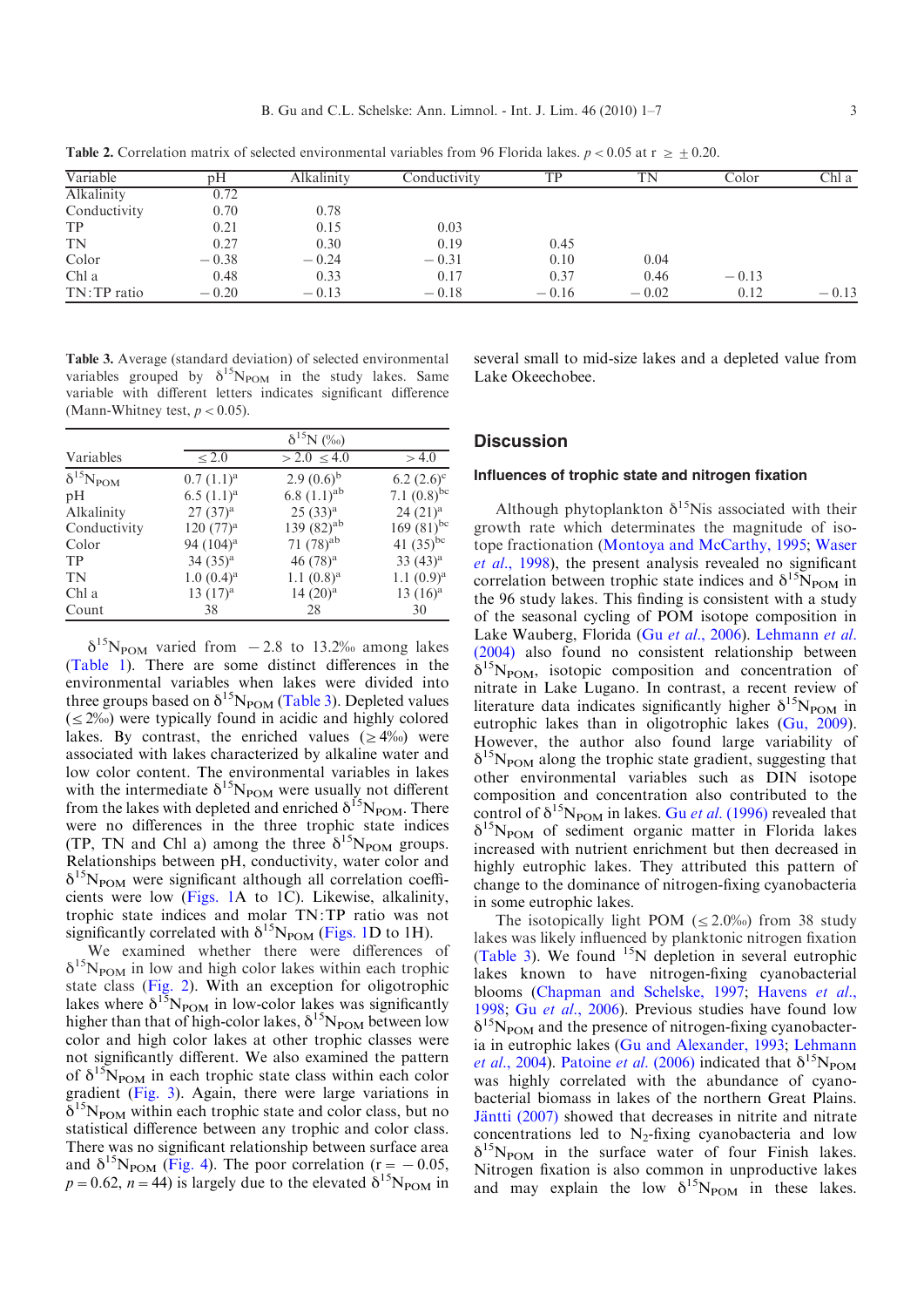<span id="page-3-0"></span>

Fig. 1. Relationships between pH (A), conductivity (B), color (C), alkalinity (D), TP (E), TN (F), molar TN:TP ratio (G), Chl a (H) and  $\delta^{15}N_{\text{POM}}$  in 96 study lakes. Logarithmical scale is used in x-axis except for pH.

For example, <sup>15</sup>N depletion in POM ( $-0.2$  to 2.0‰) was reported from oligotrophic lakes such as Lake Michigan (Mooy et al.[, 2001\)](#page-6-0), Lake Malawi [\(Bootsma](#page-5-0) et al., 1996) and Lake Mekkojärvi (Jäntti, 2007) where nitrogen-fixing cyanobacteria were noted [\(MacGregor](#page-6-0) et al., 2001, [Gondwe](#page-5-0) et al., 2008).

## Influences of non-algal materials from autochthonous and allochthonous sources

In addition of planktonic algae, POM in lakes may also include materials from allochthonous sources, in situ macrophyte and microzooplankton production. Differentiation of organic matter among planktonic algae,

terrestrial and aquatic plants using  $\delta^{15}N$  alone is often difficult because their isotope compositions are sometimes overlapped. The interpretation can be improved with other chemical indicators such as C:N ratio, water color and  $\delta^{13}$ C. Data for C:N ratio are not available for this study. Water color is function of land-derived organic matter that is typically depleted in  $15N$  [\(Peterson and Fry,](#page-6-0) [1987](#page-6-0)). The negative relationship between water color and  $\delta^{15}N_{\text{POM}}$  [\(Table 2](#page-2-0)) suggests increasing allochthonous contributions to the study lakes. This is consistent with a separate analysis of the same samples by Gu et al. (submitted) who indicated that the depleted and enriched  $\delta^{13}$ C of POM are indicators for terrestrial and planktonic organic matter in the oligotrophic and eutrophic lakes, respectively.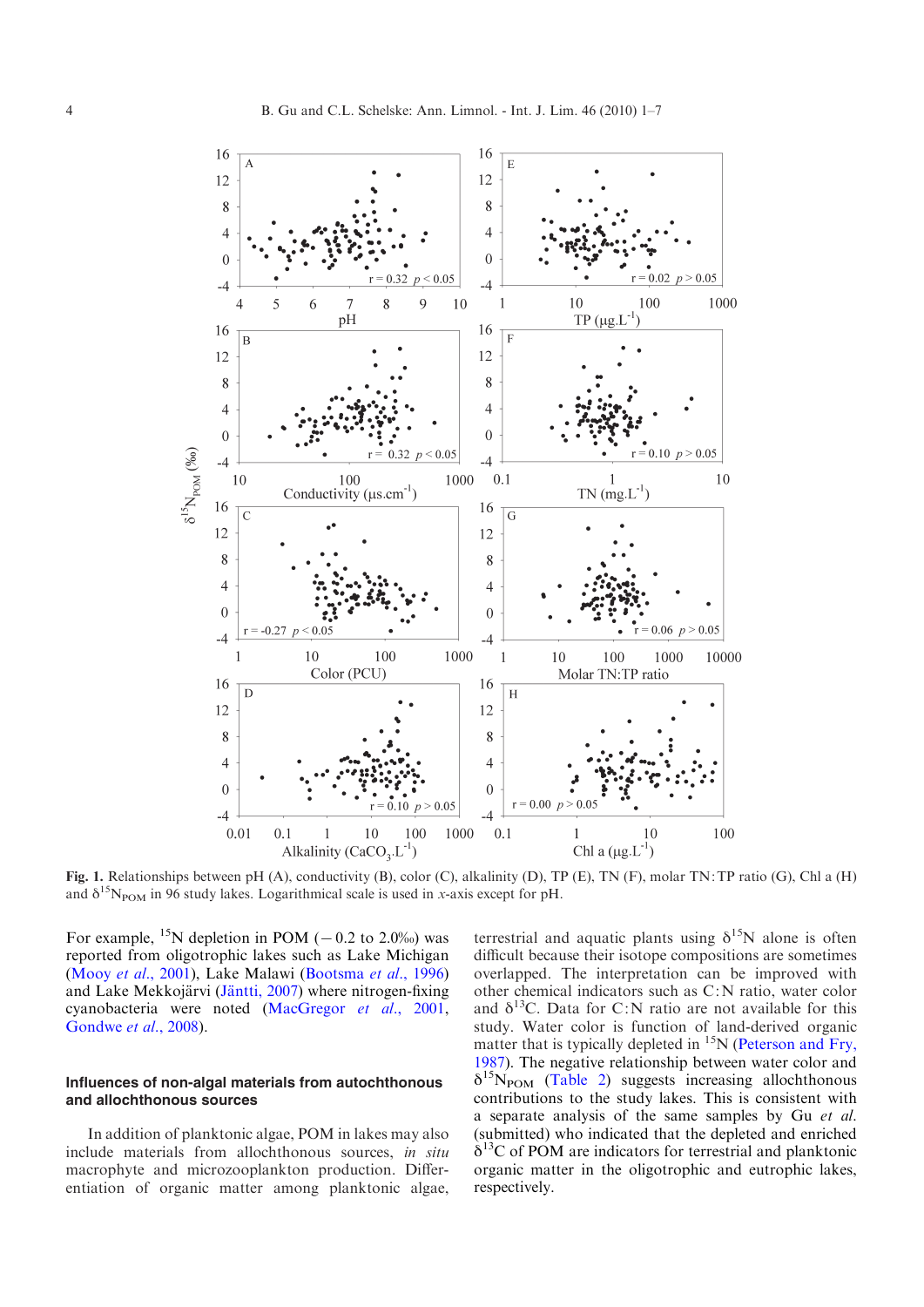<span id="page-4-0"></span>

Fig. 2. Box plots of lake trophic state and  $\delta^{15}N_{\text{POM}}$  at low  $( $\leq$  20 PCU)$  and high color ( $>$  20 PCU) in the study lakes  $(n=96)$ . Box boundaries indicate the 25th and 75th percentiles; whiskers the 10th and 90th percentiles; the inner horizontal line is the median; circles indicate the 5th and 95th percentiles. Box bars with different letters indicate statistical difference in  $\delta^{15}N_{\text{POM}}$ (Mann-Whitney test,  $p < 0.05$ ).



Fig. 3. Box plots of water color and  $\delta^{15}N_{\text{POM}}$  at different trophic state classes ( $n=96$ ). Box boundaries indicate the 25th and 75th percentiles; whiskers the 10th and 90th percentiles; the inner horizontal line is the median; circles indicate the 5th and 95th percentiles. All comparisons are not significantly different (Mann-Whitney test,  $p > 0.05$ ).

A common contributor to the high  $\delta^{15}N_{\text{POM}}$  in both oligotrophic and eutrophic lakes is the presence of microzooplankton in water samples. It has been known that consumer  $\delta^{15}N$  is approximately 3 to 4‰ higher than their diets ([Post, 2002\)](#page-6-0). In fact, microzooplankton was found in some water samples during POM filtration in this study. In addition, the  $15N$  enrichment in eutrophic lakes may also be due to the contributions of urban wastes from surface runoff which is an important source of nitrogen to lakes ([Carpenter](#page-5-0) et al., 1998) and is typically enriched



Fig. 4. Scatter plot of surface area and  $\delta^{15}N_{\text{POM}}$  in the study lakes ( $n=44$ ). Logarithmical scale is used in x-axis. The solid line is the correlation between lake area and  $\delta^{15}N_{\text{POM}}$  values lying below the horizontal dash line.

with <sup>15</sup>N. For example, Lake Taihu in central China is a large urban lake influenced by high human population in the watershed. Anthropogenic disturbances to this lake can be illustrated by high  $\delta^{15}N$  of DIN and POM ([Xie](#page-6-0) et al.[, 2007;](#page-6-0) Zeng et al.[, 2008](#page-6-0)). [Savage \(2005\)](#page-6-0) found high  $15N$  (>7‰) in a coastal marine system associated with high sewage discharge. [Vander Zanden \(2005\)](#page-6-0) indicated that  $\delta^{15}N$  in primary consumers was influenced by wastewater discharge and may be used as an environmental proxy for anthropogenic disturbances. The high  $\delta^{15}N_{\text{POM}}$ values above the horizontal line in Figure 4 may be due to the presence of microzooplankton and/or inputs from human wastes. Further study is needed to assess the source materials that are responsible for the high  $15N$  enrichments in these lakes.

#### Influences of water color and pH

In addition to serve as a proxy for the loading of terrestrial humic substances, water color could also serve as an indicator for light availability and phytoplankton growth. The negative correlation between water color and  $\delta^{15}N_{\text{POM}}$  in the present study also implies a productivitydriven isotope fractionation in POM although a direct relationship between trophic state indices and  $\delta^{15}N_{\text{POM}}$ cannot be established in our study lakes. There is a large variability of  $\delta^{15}N_{\text{POM}}$ , ranging from  $-1.2$  to 13.2‰, in low color lakes  $(\leq 20 \text{ PCU})$ . At low water color, other variables such as nutrients may play more important roles than water color affecting the  $\delta^{15}N_{\text{POM}}$ . With the increases in water color, light becomes a limiting factor for phytoplankton. This explains the decreasing variability of  $\delta^{15}N_{\text{POM}}$  as water color increased ([Fig. 1C](#page-3-0)). Productivitydriven isotope fractionation is also supported by the positive relationship between pH and  $\delta^{15}N_{POM}$ . pH is significantly correlated with Chl a ([Table 2](#page-2-0)). Productive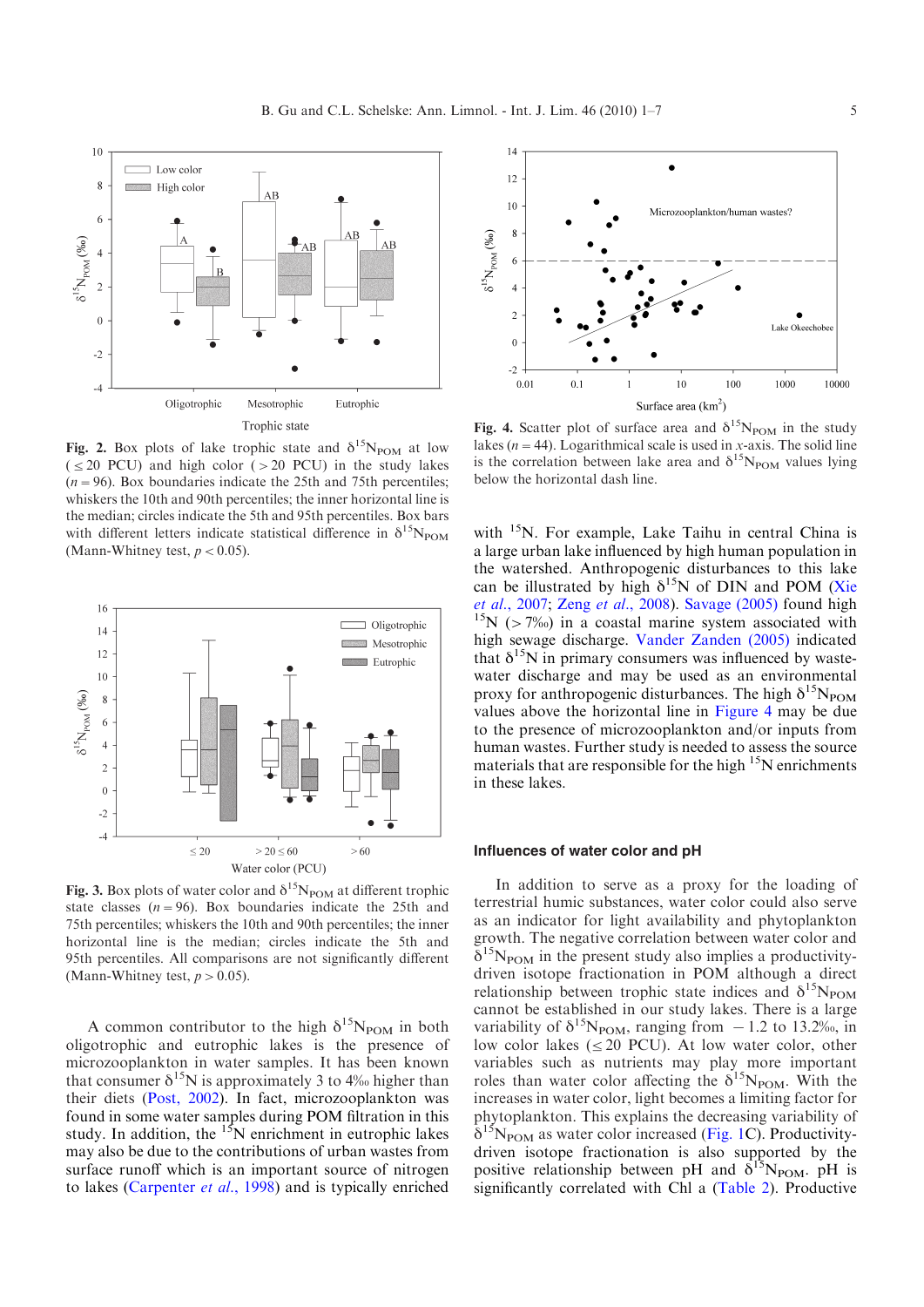<span id="page-5-0"></span>lakes are typically associated with high pH and alkaline waters because of strong phytoplankton assimilation of dissolved  $CO<sub>2</sub>$ , leading to elevated pH in the surface waters.

#### Influence of nitrogen concentration

The concentration of nitrogenous nutrients is an important variable controlling  $\delta^{15}N_{\text{POM}}$  in lakes [\(Gu,](#page-6-0) [2009](#page-6-0)). Isotope fractionation increases as the pool size of the substrate increases [\(Owens, 1987;](#page-6-0) [Peterson and Fry,](#page-6-0) [1987](#page-6-0)). Several previous studies revealed an inverse relationship between DIN concentration and  $\delta^{15}N_{\text{POM}}$  in individual lakes (Owen et al.[, 1999;](#page-6-0) [Teranes and](#page-6-0) [Bernasconi, 2000\)](#page-6-0). In contrast, [Gu \(2009\)](#page-6-0) found a positive correlation between DIN concentration and  $\delta^{15}N_{\text{POM}}$  in a review of literature data from global lakes. Other studies, however, failed to find a consistent relationship in individual lakes [\(Lehmann](#page-6-0) et al., 2004; Gu et al.[, 2006](#page-6-0)). The insignificant relationship between TN and  $\delta^{15}N_{\text{POM}}$  in the present study is likely partly due to the fact that phytoplankton typically use DIN as their nitrogen source and the surface water TN pool might not be an effective indicator of DIN concentration. On the other hand, given the high TN concentration and high molar TN:TP ratio in the study lakes [\(Table 1\)](#page-1-0), nitrogen in general is not a limiting nutrient to phytoplankton growth and the changes in the pool size of nitrogen will not affect  $\delta^{15}N_{\text{POM}}$  in the lakes.

#### Influence of lake surface area

The surface area also can influence  $\delta^{15}N_{\text{POM}}$  in lakes. Small lakes typically receive higher areal loading of organic matter and nutrients of terrestrial origin with depleted  $\delta^{15}N$  than large lakes. Lake area has been used to explain differences in  $\delta^{13}$ C of dissolved inorganic carbon (Bade, 2004) and primary consumers [\(Post, 2002\)](#page-6-0). [Gu](#page-6-0) [\(2009\)](#page-6-0) also found significantly lower  $\delta^{15}N_{\text{POM}}$  in small lakes than the mid-size and large lakes. Agricultural runoffs carrying synthetic fertilizer residues depleted in <sup>15</sup>N [\(Valiela](#page-6-0) *et al.*, 2000) may be the cause for <sup>15</sup>N depletion in some small lakes. The present study failed to show a significant relationship between lake area and  $\delta^{15}N_{\text{POM}}$ . If the elevated values from several small and mid-size lakes were the result of microzooplankton contamination in samples and the depleted value from Lake Okeechobee was the result of nitrogen fixation, excluding these data would lead to a trend of increasing  $\delta^{15}N_{\text{POM}}$  along the lake area gradient ([Fig. 4\)](#page-4-0), consistent with the recent review of literature data  $(Gu, 2009)$ . Lake area is also significantly correlated with Chl a concentration (r = 0.38,  $p < 0.05$ ,  $n = 44$ ). This may imply that the isotope enrichment along the lake area gradient is also driven by trophic state or primary productivity.

#### **Conclusions**

This analysis with a large data set  $(n=96$  lakes) revealed no significant relationship between trophic state indicators and  $\delta^{15}N_{\text{POM}}$ . Contribution from nitrogen fixation along the trophic state gradient is likely a main reason that a close relationship between trophic state indicators and  $\delta^{15}N_{\text{POM}}$  cannot be revealed in the present study. This process which acts against <sup>15</sup>N enrichment provides an isotope dilution from atmospheric  $N_2$  to the POM pool in both oligotrophic and eutrophic lakes. The importance of nitrogen fixation in lakes is supported by the fact that many lakes have received excessive P loading and become nitrogen limited.

The <sup>15</sup>N enrichment in eutrophic lakes may reflect high primary productivity by non-nitrogen fixing phytoplankton, the presence of microzooplankton and possibly loadings of  $^{15}$ N-enriched human wastes, whereas  $^{15}$ N enrichment in some oligotrophic lakes may be the result of microzooplankton presence in the POM samples. Our finding suggests that  $\delta^{15}N_{\text{POM}}$  is not a robust indicator for lake trophic states, but may serve as a better indicator for the source of nitrogen, especially anthropogenic wastes and biological nitrogen fixation.

Acknowledgements. We thank Florida LAKEWATCH Program for providing water samples and environmental data, and Dave Hodell for providing stable isotope mass spectrometer facility. This study was supported by Carl S. Swisher Endowment, University of Florida Foundation, Inc.

#### References

- APHA, 1998. Standard methods for the examination of water and wastewater, 20th edition, Washington, DC.
- Bade D.L., Carpenter S.R., Cole J.J., Hanson P.C. and Hesslein R.H., 2004. Controls of  $\delta^{13}$ C-DIC in lakes: Geochemistry, lake metabolism, and morphometry. Limnol. Oceanogr., 49, 1160–1172.
- Bootsma H.A., Hecky R.E., Hesslein R.H. and Turner G.F., 1996. Food partitioning among Lake Malawi nearshore fishes as revealed by stable isotope analyses. Ecology, 77, 1286–1290.
- Carpenter S.R., Caraco N.F., Correll D.L., Howarth R.W., Sharpley A.N. and Smith V.H., 1998. Nonpoint pollution of surface waters with phosphorus and nitrogen. Ecol. Appl., 8, 559–568.
- Chapman A.D. and Schelske C.L., 1997. Recent appearance of Cylindrospermopsis (Cyanobacteria) in five hypereutrophic Florida lakes. J. Phycol., 33, 191–195.
- Delwiche C.C. and Steyn P.L., 1970. Nitrogen isotope fractionation in soils and microbial reactions. Environ. Sci. Tech., 4, 929–935.
- Estep M.L.F. and Vigg S., 1985. Stable carbon and nitrogen isotope tracers of trophic dynamics in natural populations and fisheries of the Lahontan Lake system, Nevada. Can. J. Fish. Aquat. Sci., 42, 1712–1719.
- Gondwe M.J., Guildford S.J. and Hecky R.E., 2008. Planktonic nitrogen fixation in Lake Malawi/Nyasa. Hydrobiologia, 596, 251–267.